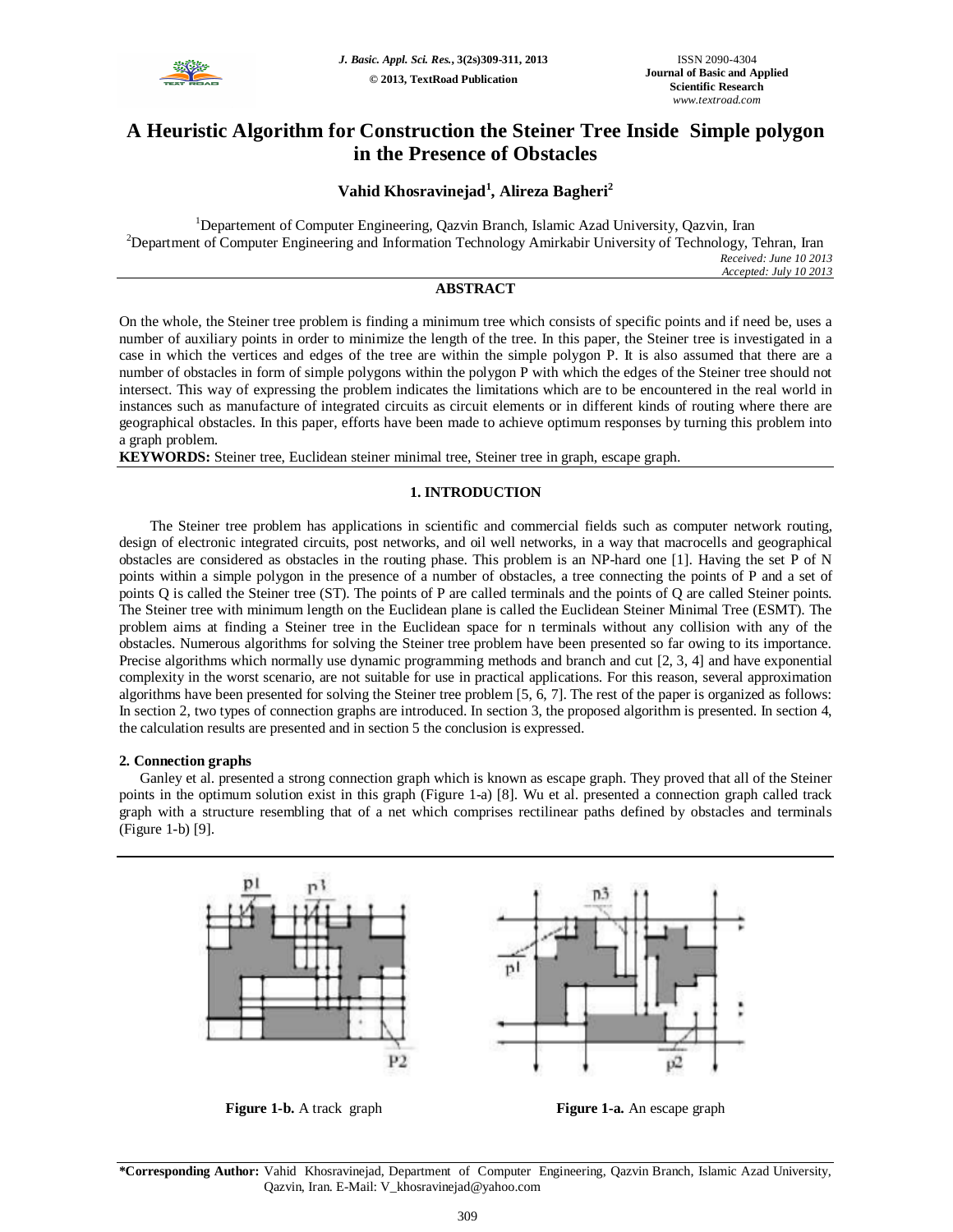#### Khosravinejad and Bagheri 2013

The number of vertices and edges in an escape graph is  $O(1+n)$ , where L is the number of border points of obstacles and n is the number of terminals. The number of vertices and edges in a track graph is  $O(r^2)$ , where r is the maximum number of border edges of all obstacles.

#### **2.1. Reducing the track graph**

Assume that C is a vertex of a convex non-terminal corner in an obstacle in Figure 2 and  $V_1$  and  $V_2$  are the vertices adjacent to C. Suppose that  $V_1$  and  $V_2$  are both vertices of a concave corner and also assume that  $V_3$  and  $V_4$  are the vertices adjacent to V<sub>1</sub> and V<sub>2</sub> (except C). If we have the edges V<sub>3</sub>V<sub>5</sub> and V<sub>4</sub>V<sub>5</sub> in a track graph, then the vertices C, V<sub>2</sub>,  $V_1$ , and also the edges  $V_3V_1$ ,  $V_2V_4$ ,  $V_1C$ , and  $CV_2$  are omissible from the graph (Figure 2).



**Figure 2.** Omitting unnecessary edges and vertices in a path graph

At the end of this omission, we will have a number of first order terminals. Experience shows that by hypothetically omitting these terminals and projection them onto the adjacent vertex (which will be considered as terminal from now on), a number of terminals will be projected onto one point. Once calculations are done, these edges will be added to the resulting graph. Figure (3-a) shows the structure of a track graph in the case when there are 4 terminals and 2 obstacles and Figure (3-b) depicts the structure of the reduced graph.



**Figure 3.** Structure of a track graph in the reduced state

## **3. The Heuristic Algorithm**

The heuristic algorithm is presented in three steps. In the first step, graph G is constructed within a polygon. In the second step, the Steiner tree is obtained on the graph and in the third step, the Steiner point in the obtained tree is optimized.

#### **Step 1: Constructing graph G**

Suppose that P is the set of polygon vertices and O is the set of obstacle vertices and n is the set of terminals. At first, we run a horizontal sweep on the entire polygon restricting the terminals and obstacles. In this sweep, once we get to any vertex  $V \in (P \cup O \cup n)$ , we extend it vertically upward and downward within the polygon (if possible). Assume that the intersection point of these two lines with the perimeter of the polygon or obstacles are the points  $V_1$  and  $V_2$ . We add the vertices V,  $\hat{V}_1$ , and V<sub>2</sub> to the set of vertices of graph G and also the edges VV<sub>1</sub> and VV<sub>2</sub> to the set of its edges. If the new edges added to G intersect with its previous edges, the intersection points of these edges are added to G as new vertices (Figure 4). This graph (G) is called a polygon graph. We then reduce the obtained graph using section 2.1.



**Figure 4.** Graph G